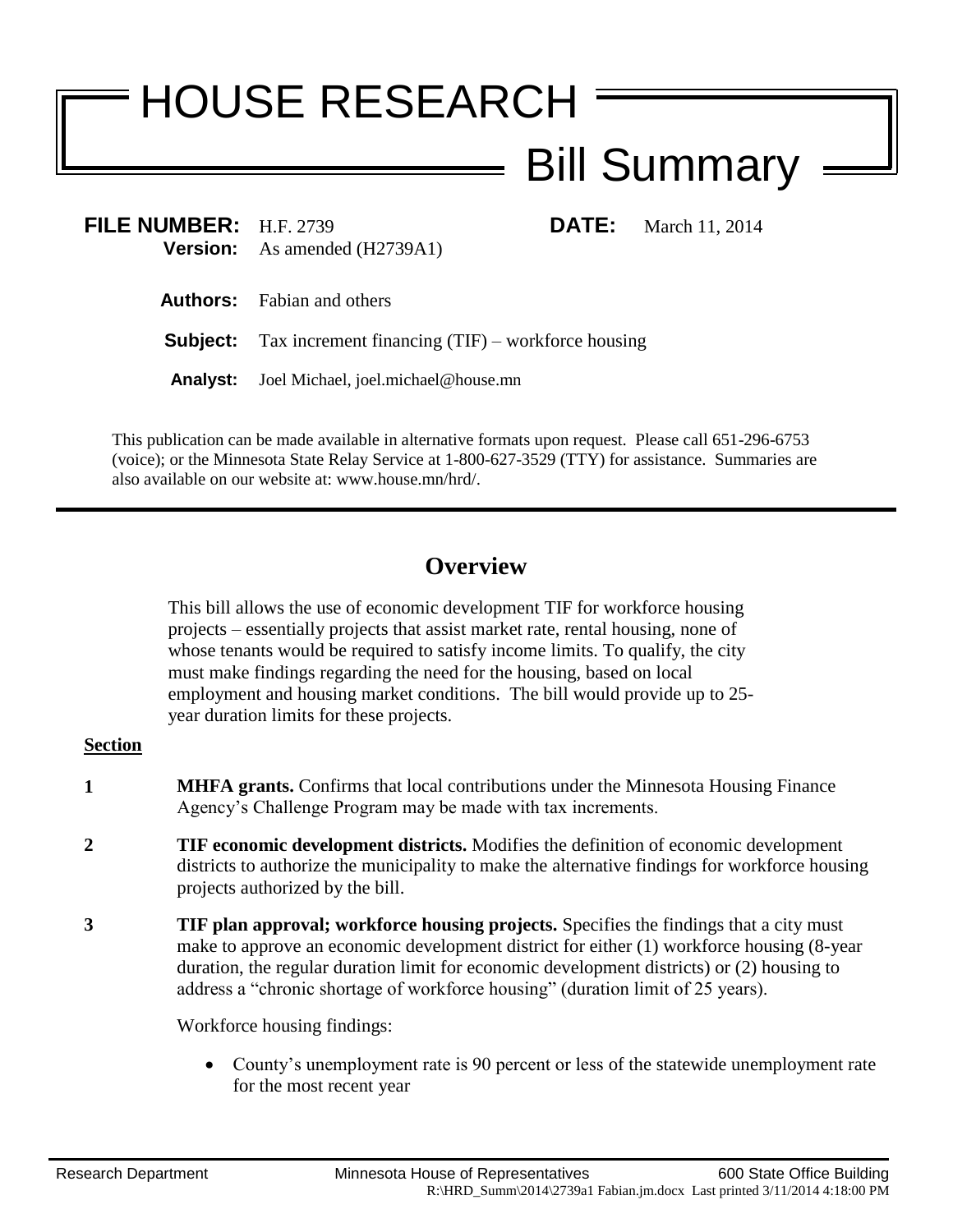#### **Section**

- Percentage of adults in the county who are employed exceeds 80 percent
- Average vacancy rate for rental housing in the city or any other city within 15 miles is 5 percent or less for at least the last two years
- One or more businesses in the city or within 15 miles of the city who employ 20 more full-time equivalent employees have provided a written statement to the city that the lack of available rental housing has impeded their ability to hire employees
- The city intends to use increments to develop workforce housing.

Housing to address "a chronic shortage of workforce housing" findings:

- All of the findings for workforce housing
- The city is outside of the seven-county metropolitan area
- Fewer than five market rate residential units per 1,000 residents have been constructed in the city in each of the last ten years. These units exclude units constructed with federal or state assistance with income limits or to replace housing destroyed by a natural disaster.
- **4 Duration limit.** Provides a 25-year duration limit for housing used to address "a chronic shortage of workforce housing." Under present law, economic development districts are allowed an 8-year duration limit; this allows the collection of nine years of increment. The 25-year limit will allow collection of 26 years of increment.
- **5 Economic development district.** Allows the spending of increments from an economic development district for workforce housing projects.

Under present law, economic development districts increment may only be used for:

- Manufacturing
- Research and development
- Warehousing
- Telemarketing
- Tourism in qualifying counties
- **6 Housing districts; income limits.** Allows the higher income limits under the MHFA Challenge Program to be used for housing TIF districts, if the project receives an MHFA grant.

**Background information.** The income limits under present TIF law for rental housing require projects to meet the income limits under federal law (for tax credit and tax exempt bond financed projects). These limits require projects to meet either a 20-50 or 40-60 test.